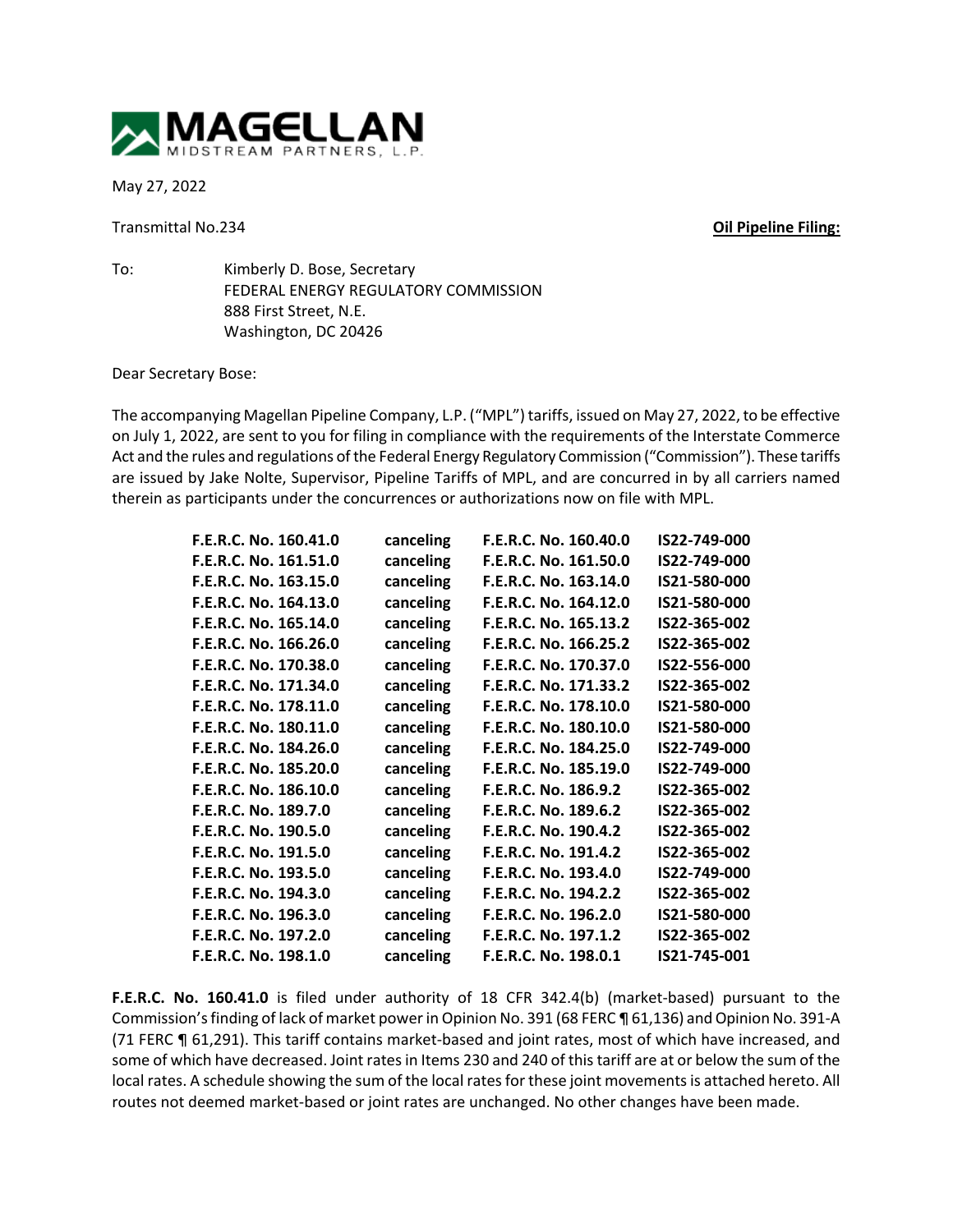**F.E.R.C. No. 161.51.0** is filed under authority of 18 CFR 342.4(b) (market-based) pursuant to (1) the Commission's Order Granting Application for Market Power Determination, Magellan Pipeline Company, L.P. Docket No. OR09-9-000, issued September 25, 2009; (2) the Commission's Order on Application for Market Power Determination, Longhorn Partners Pipeline, L.P., Docket No. OR98-12-000, issued June 30, 1998; and (3) the Commission's Order on Application for Market Power Determination, Chevron Pipe Line Company, Docket No. OR00-6-000, issued April 25, 2001. This tariff contains market-based and joint rates which have increased. Joint rates in Item 200 are at or below the sum of the local rates. Rates in Item 410 are combination rates that are equal to the sum of each route's local tariff. A schedule showing the sum of the local rates for Item 200 joint movements and Item No. 410 combination movements is attached. All rates not deemed market-based or joint rates are unchanged.

**F.E.R.C. No. 163.15.0** is filed under authority of 18 CFR 342.4(b) (market-based) pursuant to the Commission's Order Approving Settlement in Magellan Pipeline Company, L.P., Docket No. OR10-6-000, issued December 14, 2011, and contains market-based and joint rates that have increased. The joint rate is below the sum of the local rates. A schedule showing the sum of the local rates for the joint movements in this tariff is attached.

**F.E.R.C. No. 164.13.0** is filed under authority of 18 CFR 342.4(b) (market-based) pursuant to the Commission's finding of lack of market power in Opinion No. 391 (68 FERC ¶ 61,136) and Opinion No. 391-A (71 FERC ¶ 61,291). This tariff contains rates which have increased.

**F.E.R.C. No. 165.14.0** contains joint rates which have increased. All joint rates are at or below the sum of the local rates. A schedule showing the sum of the local rates for these joint movements is attached.

**F.E.R.C. No. 166.26.0** contains joint rates which have increased. All joint rates are at or below the sum of the local rates. A schedule showing the sum of the local rates for these joint movements is attached.

**F.E.R.C. Nos. 170.38.0, 171.34.0,** and **178.11.0** contain volume incentive rates which have increased or remain unchanged pursuant to the terms of the particular incentive program. All rates in these tariffs are below the corresponding base rates found in **F.E.R.C. No. 160.41.0, 161.51.0** or **163.15.0**. A separate schedule is included that shows the incentive rates with their corresponding base rates.

**F.E.R.C. No. 180.11.0** is filed under authority of 18 CFR 342.4(c) (settlement) and contains rates which have increased pursuant to contract provisions.

**F.E.R.C. No. 184.26.0** is filed under authority of 18 CFR 342.4(b) (market-based) pursuant to the Commission's Order on Application for Market Power Determination issued on May 18, 1998, in Docket No. OR97-13-000 (83 FERC ¶61,183). This tariff contains market-based rates that are increased. All routes not deemed market-based remain unchanged.

**F.E.R.C. Nos. 185.20.0, 189.7.0, 190.5.0, 191.5.0,** and **194.3.0** contain joint tariff rates which have increased. All joint rates are at or below the sum of the local rates. A schedule showing the sum of the local rates for these joint movements is attached.

**F.E.R.C. No. 193.5.0** isfiled under authority of 18 CFR 342.4(b) (market-based) pursuant to the Commission's finding of lack of market power in Opinion No. 391 (68 FERC ¶ 61,136) and Opinion No. 391-A (71 FERC ¶ 61,291). This tariff contains market-based rates which have increased. All routes not deemed market-based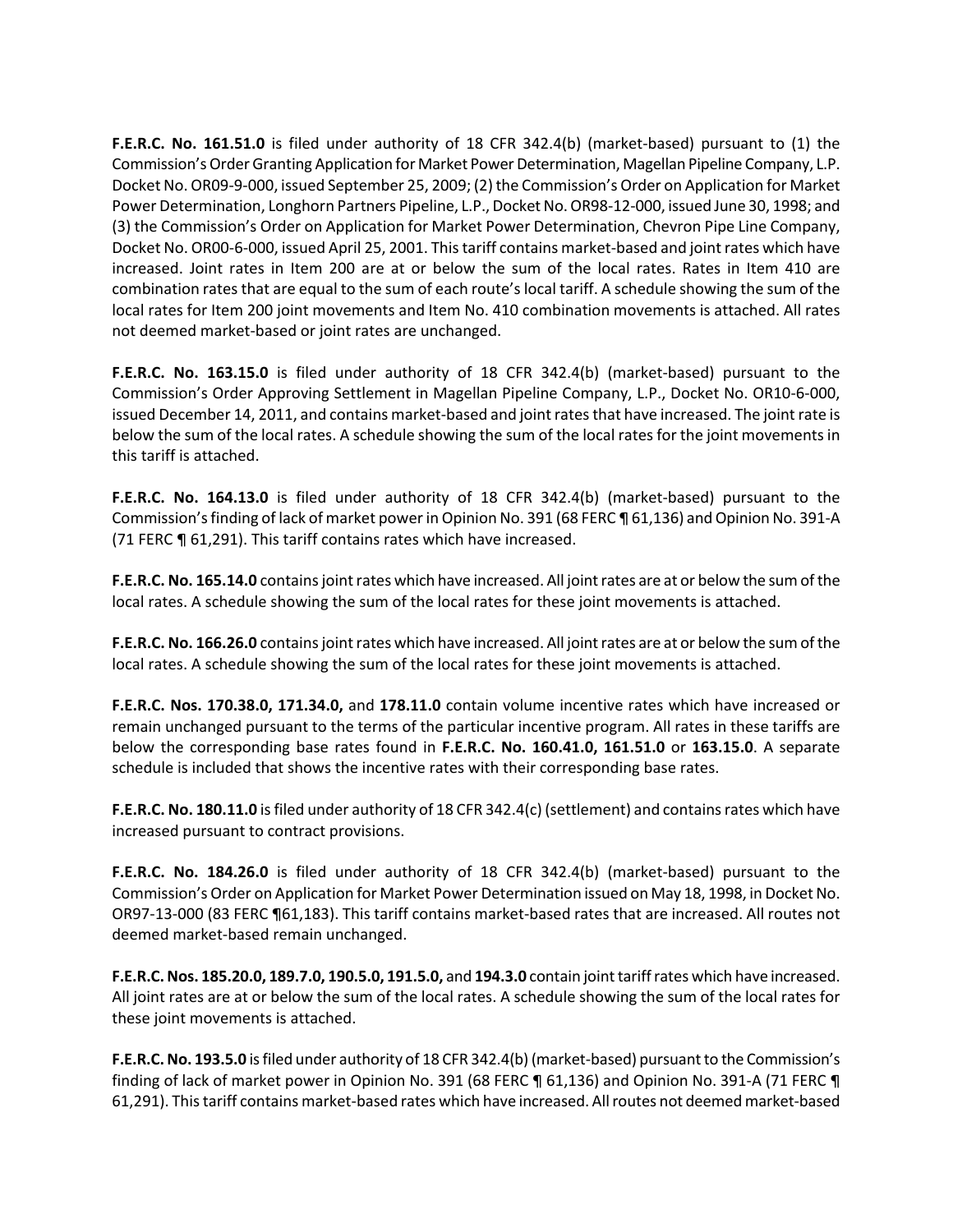are unchanged.

**F.E.R.C. No. 196.3.0** contains a volume incentive rate which has increased pursuant to the terms of the incentive program. The rate in this tariff is below the corresponding base rate found in **F.E.R.C. No. 161.51.0**.

In all tariffs submitted with this filing, references to other tariffs have been updated to reflect the current tariff numbers where applicable. Additionally, MPL has begun a process of reformatting and simplifying its tariff documents, and that process is reflected in this filing. While the look and feel of some tariff documents have been updated, all substantive changes are marked with the appropriate indicators.

MPL hereby respectfully requests that all protests, complaints, suspensions, motions, or orders, which in any way affect this publication, be transmitted via facsimile concurrent with their filing/issuance to Jake Nolte and Leah Ward at (918) 574-7039, confirmed at the telephone numbers shown below.

I hereby certify that I have on or before this date sent one copy of the publications and transmittal to each subscriber thereto by means of transmission agreed upon in writing by the subscriber. Questions and services regarding this filing should be directed to Jake Nolte at the address shown.

Respectfully submitted,

Jane Note

Jake Nolte Supervisor, Tariffs One Williams Center, MD-28 Tulsa, OK 74172 (918) 574-7176 jake.nolte@magellanlp.com

Leah Ward Senior Counsel & Director, Compliance & Ethics One Williams Center, MD-28 Tulsa, OK 74172 (918) 574-7454 leah.ward@magellanlp.com